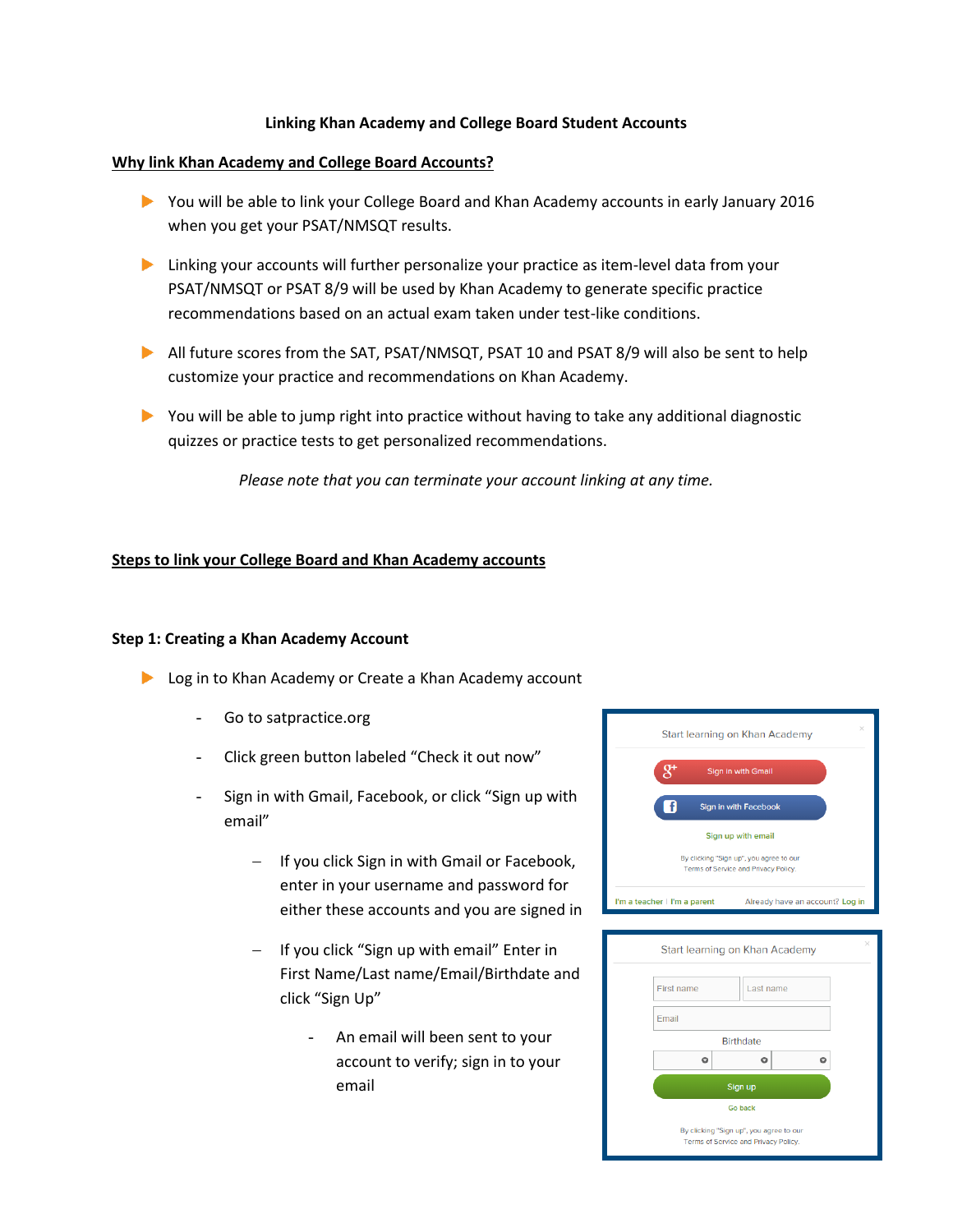- Open email from Khan Academy accounts and click on the "Finish Signing Up" button
- A welcome screen will appear where you will enter username and password and click "Sign Up"

## **Step 2: Begin to link your Khan Academy Account to College Board**

- You have logged into Khan Academy for the first time and will be asked if you would like to send PSAT results during the initial onboarding questions
- If you have already gone through the onboarding process, a prompt will appear asking if you want to send your PSAT results to Khan Academy
- $\blacktriangleright$  After choosing that option, you will be directed to collegeboard.org

| Welcome to Official SAT <sup>®</sup> Practice |                                                                                       | <b>KHANACADEMY</b>                                                                                                                                                                             | <b>Exit SAT practice</b>           |
|-----------------------------------------------|---------------------------------------------------------------------------------------|------------------------------------------------------------------------------------------------------------------------------------------------------------------------------------------------|------------------------------------|
|                                               |                                                                                       |                                                                                                                                                                                                |                                    |
|                                               | We'd love to start by practicing what you missed on the PSAT.                         |                                                                                                                                                                                                |                                    |
|                                               | updates about the date of your upcoming SAT.                                          | To make this happen, we'll have you sign in to CollegeBoard.org and send your PSAT results<br>to Khan Academy. Doing this will enable you to skip our diagnostic quizzes. We will also receive |                                    |
|                                               | If you haven't taken the PSAT yet, no worries, let's take your first diagnostic quiz. |                                                                                                                                                                                                |                                    |
|                                               |                                                                                       | Sign in to CollegeBoard.org and send your PSAT results to Khan Academy                                                                                                                         |                                    |
|                                               | ' B<br>Take your first diagnostic quiz                                                |                                                                                                                                                                                                |                                    |
|                                               | fo)                                                                                   |                                                                                                                                                                                                |                                    |
|                                               |                                                                                       | Do 3 questions                                                                                                                                                                                 | <b>Sign in to CollegeBoard.org</b> |

#### **Step 3: Creating a College Board Account**

- Sign in to your College Board account; if you do not have a College Board account, click 'Sign Up' to create one.
- The steps for creating a College Board account are:
	- Click on the "Sign up" blue box
	- Fill in the fields to create your student account ensuring all information is correct
	- Click "Next" at the bottom when all fields are completed



You are now Signed In

*Please note that students under 13 cannot create a College Board Account.*